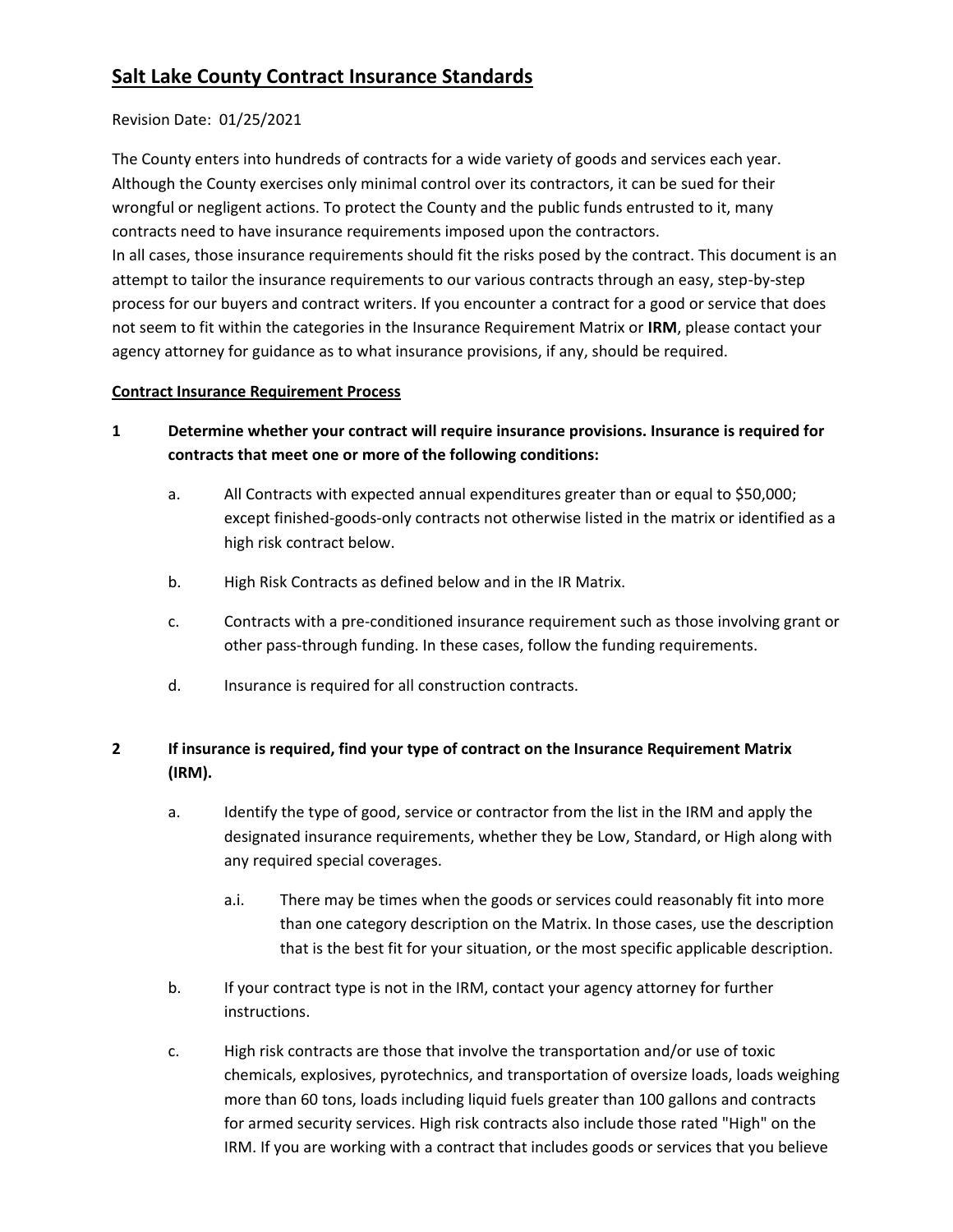may be high risk even though it is not categorized that way in the IRM, please contact your agency attorney.

**3 Once your contract type is identified on the IRM, insert the corresponding insurance requirements into your bidding documents and contract.** 

#### **Current Coverage Insurance Requirement**

Contractor shall maintain in force during the entire contract period at least the same insurance coverages as those in place at the time of the contract inception. Specifically, contractor shall, at a minimum, maintain the same policy types, deductibles and per loss limits during the entire life of the contract as are in place at the time the contract is executed.

### **Exceptions & Deviations**

Any exceptions or deviations from the IR Matrix must be approved by your agency attorney. The Mayor or his or her designee may also approve deviations from this process and the insurance requirements herein.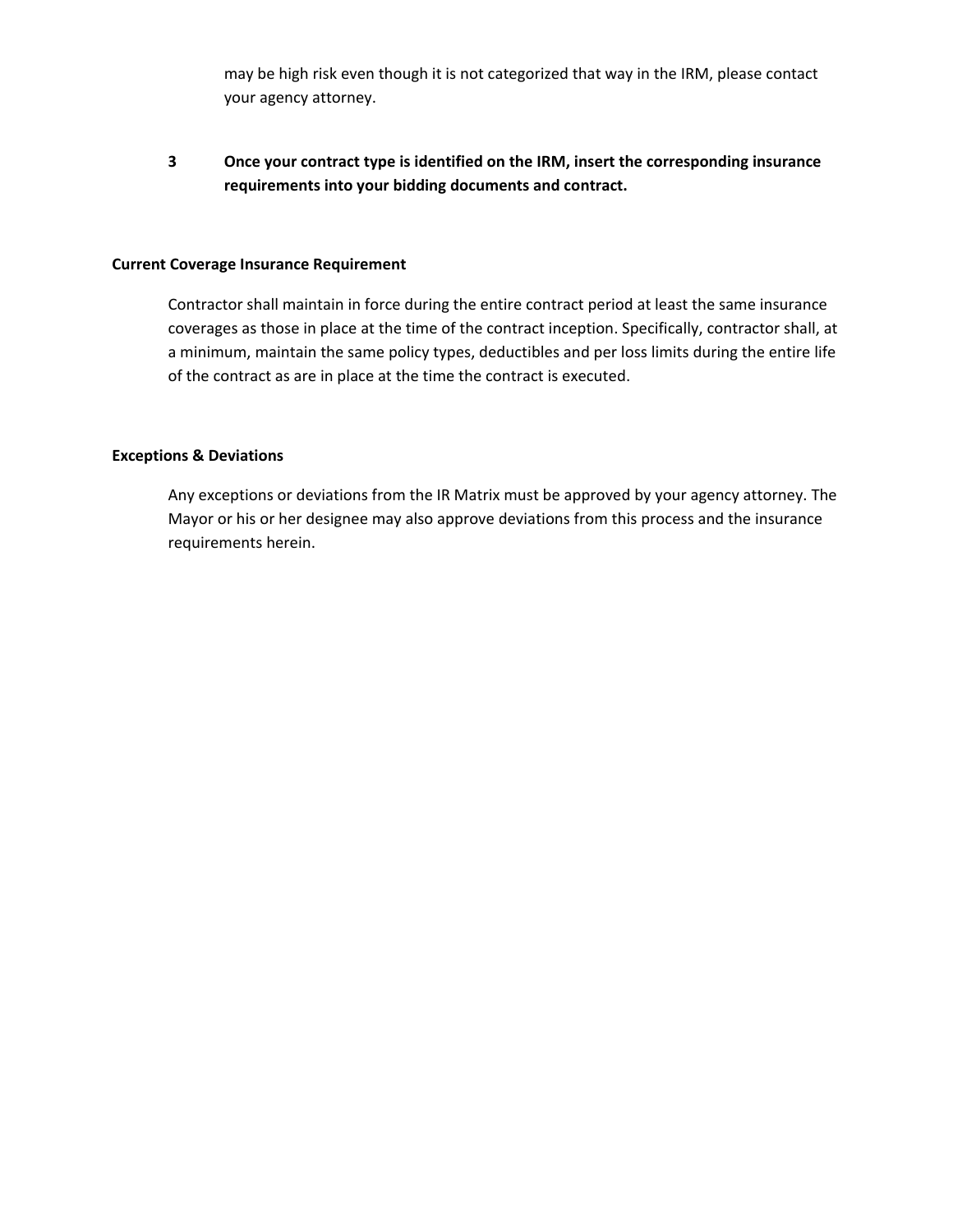| <b>Risk Categories</b>                                                                                                                                                                                  |           |                                                                              |                                                                                                                          |  |
|---------------------------------------------------------------------------------------------------------------------------------------------------------------------------------------------------------|-----------|------------------------------------------------------------------------------|--------------------------------------------------------------------------------------------------------------------------|--|
|                                                                                                                                                                                                         |           |                                                                              |                                                                                                                          |  |
| Category                                                                                                                                                                                                | Code      | Coverage                                                                     | <b>Amount of Coverage</b>                                                                                                |  |
| LOW                                                                                                                                                                                                     | L         | <b>Commercial General</b><br>Liability (CGL)<br>Commercial Auto <sup>*</sup> | \$500,000 per Occurrence/\$1 Million aggregate<br>\$100,000 per Person/\$300,000 per accident/                           |  |
|                                                                                                                                                                                                         |           |                                                                              | \$50,000 Property Damage                                                                                                 |  |
|                                                                                                                                                                                                         |           | <b>Worker's Compensation</b>                                                 | OR Single Combined Limit of \$500,000<br><b>Statutory Limits</b>                                                         |  |
| <b>STANDARD</b>                                                                                                                                                                                         | S         | <b>Commercial General</b><br>Liability (CGL)<br>Commercial Auto <sup>*</sup> | \$1 Million per Occurrence/\$2 Million aggregate<br>\$500,000 per person/\$1 Million per                                 |  |
|                                                                                                                                                                                                         |           | <b>Worker's Compensation</b>                                                 | accident/\$250,000 Property Damage<br>OR Single Combined Limit of \$1 Million<br><b>Statutory Limits</b>                 |  |
|                                                                                                                                                                                                         |           |                                                                              |                                                                                                                          |  |
| <b>HIGH</b>                                                                                                                                                                                             | н         | <b>Commercial General</b><br>Liability (CGL)                                 | \$2 Million per Occurrence/\$3 Million aggregate                                                                         |  |
|                                                                                                                                                                                                         |           | Commercial Auto <sup>*</sup>                                                 | \$1 Million per person/\$2 Million per accident/<br>\$500,000 Property Damage<br>OR Single Combined Limit of \$2 Million |  |
|                                                                                                                                                                                                         |           | <b>Worker's Compensation</b>                                                 | <b>Statutory Limits</b>                                                                                                  |  |
| <b>CURRENT</b><br><b>COVERAGE</b>                                                                                                                                                                       | C         | <b>Commercial General</b><br>Liability and/or                                | Maintain insurance that is already in place.                                                                             |  |
|                                                                                                                                                                                                         |           | <b>Commercial Auto</b><br><b>Worker's Compensation</b>                       | <b>Statutory Limits</b>                                                                                                  |  |
| <b>NONE</b><br><b>REQUIRED</b>                                                                                                                                                                          | <b>NR</b> | No insurance is required                                                     | N/A                                                                                                                      |  |
| SPECIAL<br><b>COVERAGE</b>                                                                                                                                                                              |           | As indicated                                                                 | For example, Professional Liability, Pollution<br>Liability - etc.                                                       |  |
| *Commercial Auto is required unless it is clearly not needed. In such cases, contract should state that<br>the contractor agrees to not operate a motor vehicle in furtherance of the contract. See the |           |                                                                              |                                                                                                                          |  |
| Requirements tabs for the specific language to be used.                                                                                                                                                 |           |                                                                              |                                                                                                                          |  |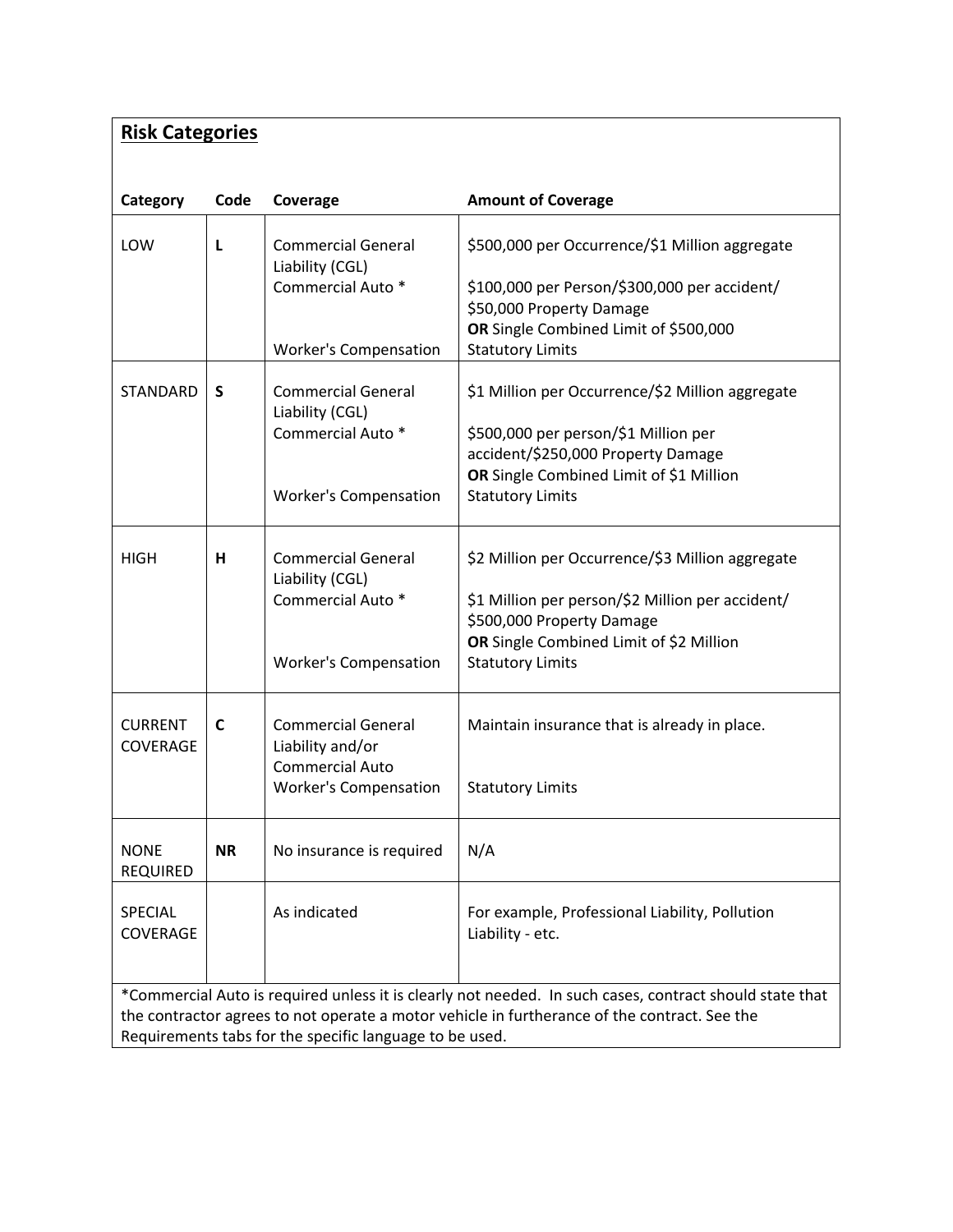# **Insurance Requirement Matrix**

| <b>TYPE OF SERVICE OR CONTRACTOR</b>                          | H, S, L, C, or NR | <b>SPECIAL COVERAGES</b>                                                       |
|---------------------------------------------------------------|-------------------|--------------------------------------------------------------------------------|
| <b>Advertising/Public Relations</b>                           | L                 | Professional Liability, including                                              |
|                                                               |                   | advertising injury \$1,000,000                                                 |
| Aerial photography                                            | H                 | Aircraft Liability Insurance \$5,000,000                                       |
| Alarm Services - Includes install, maintenance, and           | L                 | Professional Liability \$1,000,000;                                            |
| monitoring, no security or patrol services not to include     |                   |                                                                                |
| security patrols and private emergency response.              |                   |                                                                                |
| Alcohol and Drug Prevention                                   | L                 | Professional Liability \$1,000,000                                             |
| <b>Analytical Studies and Surveys</b>                         | L                 | Professional Liability \$1,000,000                                             |
| Any Construction project or Work in the Public Way Not Listed | S                 |                                                                                |
| Any type of Architecture                                      | L                 | Professional Liability limit based on<br>project scope                         |
| Appraisal Services (Not Real Estate)                          | L                 | Professional Liability \$500,000                                               |
| Appraisals Services, Real Estate                              | L                 | Professional Liability \$1,000,000                                             |
| <b>Armored Car Services</b>                                   | S                 | Auto Liability Requirement at High;<br>Security & Patrol Liability \$1,000,000 |
| Art Project                                                   | S                 | Requires Risk Management Review                                                |
| Asphalt                                                       | S                 |                                                                                |
| <b>Auctioneering Services</b>                                 | L                 |                                                                                |
| <b>Auto &amp; Truck Modifications</b>                         | S                 | Garage Keepers Liability \$1,000,000                                           |
| <b>Auto Purchasing</b>                                        | <b>NR</b>         |                                                                                |
| <b>Building Cleaning, Exterior</b>                            | $\sf S$           |                                                                                |
| <b>Building Materials</b>                                     | S                 |                                                                                |
| Buildings and Property in Public Way                          | $\sf S$           |                                                                                |
| Bus and Taxi Services, Limousines, Pedi-Cabs, Horse Drawn     | S                 | Garage Keepers Liability \$1,000,000                                           |
| Carriages and Vans                                            |                   |                                                                                |
| Cafeteria, Catering, and Restaurant Services                  | S                 | Dramshop Liability (if applicable)                                             |
|                                                               |                   | \$500,000/occurrence &                                                         |
|                                                               |                   | \$1,000,000/aggregate                                                          |
| <b>Card Access Security Services</b>                          | L                 |                                                                                |
| Carpet Cleaning, Dyeing, Installation and Repair              | $\sf S$           |                                                                                |
| <b>Chemical Processing and Storage</b>                        | H                 | Pollution Liability \$2,000,000                                                |
| Chemicals - (Purchase) Snow & Ice-melt & De-icing             | $\sf S$           |                                                                                |
| Chemicals -                                                   | S                 | Pollution Liability \$2,000,000 per                                            |
| Herbicide/Fungicide/Insecticide/Pesticide/Rodenticide -       |                   | occurrence or a Pesticide or                                                   |
| Includes delivery and/or application                          |                   | Herbicide Applicator Coverage<br>Endorsement for \$2,000,000 per               |
|                                                               |                   | occurrence.                                                                    |
| Chemicals -                                                   | S                 | If quantities exceed 100 gallons or                                            |
| Herbicide/Fungicide/Insecticide/Pesticide/Rodenticide -       |                   | 1,000 lbs of dry chemicals than the                                            |
| (Purchase Only)                                               |                   | "Standard" requirements apply.                                                 |
| Chemicals - Water Treatment                                   | H                 | Pollution Liability \$2,000,000                                                |
| Child Care/Day Care Services                                  | S                 | See Special Coverages for specific<br>required endorsements                    |
| Collection Services (past due payments)                       | L                 |                                                                                |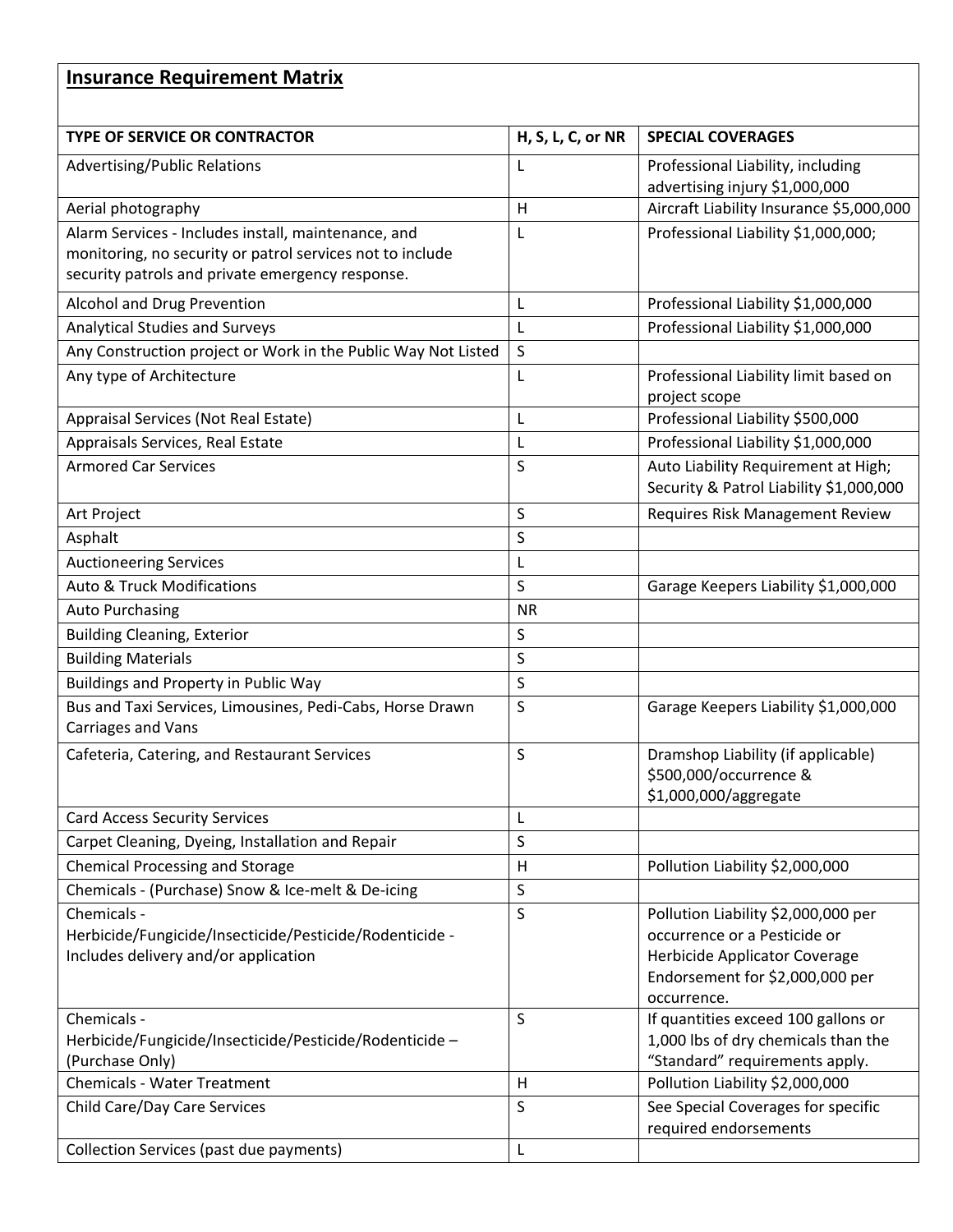| Communication Towers & Antennas (Equipment &<br>Installation)                                                                                           | S        |                                                                                                 |
|---------------------------------------------------------------------------------------------------------------------------------------------------------|----------|-------------------------------------------------------------------------------------------------|
| <b>Community Development Block Grant (CDBG)</b>                                                                                                         | Variable | May have State and Federal<br>Requirements                                                      |
| Computer Equipment (Required only with service<br>Component)                                                                                            | L        |                                                                                                 |
| Computer-Hardware (Required only with service Component)                                                                                                | L        |                                                                                                 |
| Computer-Software (Required only with service Component)                                                                                                | L        |                                                                                                 |
| Concessions, Catering, Vending: Mobile and Stationary                                                                                                   | S        | Dramshop Liability (if applicable)<br>\$500,000/occurrence &<br>\$1,000,000/aggregate           |
| Concrete                                                                                                                                                | S        |                                                                                                 |
| <b>Constable Services</b>                                                                                                                               | L        | Professional Liability \$1,000,000                                                              |
| <b>CONSTRUCTION- Dredging</b>                                                                                                                           | S        | Watercraft Liability \$1,000,000 (if<br>applicable)                                             |
| CONSTRUCTION-Lighting (streets)                                                                                                                         | $\sf S$  |                                                                                                 |
| <b>Construction Materials Purchase &amp; Delivery</b>                                                                                                   | L        |                                                                                                 |
| CONSTRUCTION- Power Line Construction, Installation,<br>Maintenance-(non-streets)                                                                       | H        |                                                                                                 |
| CONSTRUCTION- Roofing (including asbestos abatement)                                                                                                    | H        |                                                                                                 |
| <b>CONSTRUCTION-ASBESTOS ABATEMENT PROJECTS</b>                                                                                                         | H        | <b>Contractors Asbestos Pollution</b><br>Liability \$1,000,000                                  |
| CONSTRUCTION-BUILDING CONSTRUCTION                                                                                                                      | S to H   | Builder's Risk Minimum Limit Must<br>Equal Finished Building Value.                             |
| CONSTRUCTION-Power Line Construction, Installation,<br>Maintenance- (streets)                                                                           | H        |                                                                                                 |
| CONSTRUCTION-SEVERE-HAZARDOUS PROJECTS - Includes<br>blasting, dam and motor vehicle bridge construction, and<br>construction in a federal flood plain. | H        | Requires Risk Management Review                                                                 |
| <b>Consulting Services</b>                                                                                                                              | L        | Professional Liability \$1,000,000                                                              |
| Counseling                                                                                                                                              | L        | Professional Liability or Medical<br>Malpractice \$1,000,000                                    |
| <b>Courier/Delivery Services</b>                                                                                                                        | L        |                                                                                                 |
| Crime Prevention- Security Guards- Armed                                                                                                                | $\sf S$  | Security & Patrol Liability \$1,000,000                                                         |
| Crime Prevention- Security Guards- Unarmed                                                                                                              | $\sf S$  | Security & Patrol Liability \$1,000,000                                                         |
| <b>Crossing Guard Services</b>                                                                                                                          | H        |                                                                                                 |
| <b>Cylinder Gases &amp; Propane</b>                                                                                                                     | H        |                                                                                                 |
| Day Care or Camps                                                                                                                                       | H        |                                                                                                 |
| Decorations, Seasonal, Displays                                                                                                                         | L        |                                                                                                 |
| Demolition                                                                                                                                              | H        | Pollution Liability \$2,000,000                                                                 |
| Draftsman Services, Professional                                                                                                                        | L        | Professional Liability \$1,000,000                                                              |
| Drapery Installation and Repair                                                                                                                         | L        |                                                                                                 |
| <b>Economic Impact Studies</b>                                                                                                                          | L        | Professional Liability \$1,000,000                                                              |
| Electronic and Communication Equipment Services- including<br>maintenance and repairs                                                                   | $\sf S$  |                                                                                                 |
| Elevators & Escalators                                                                                                                                  | H        | Elevator Maintenance & Installation<br>Coverage \$1,000,000/occurrence<br>\$2,000,000/Aggregate |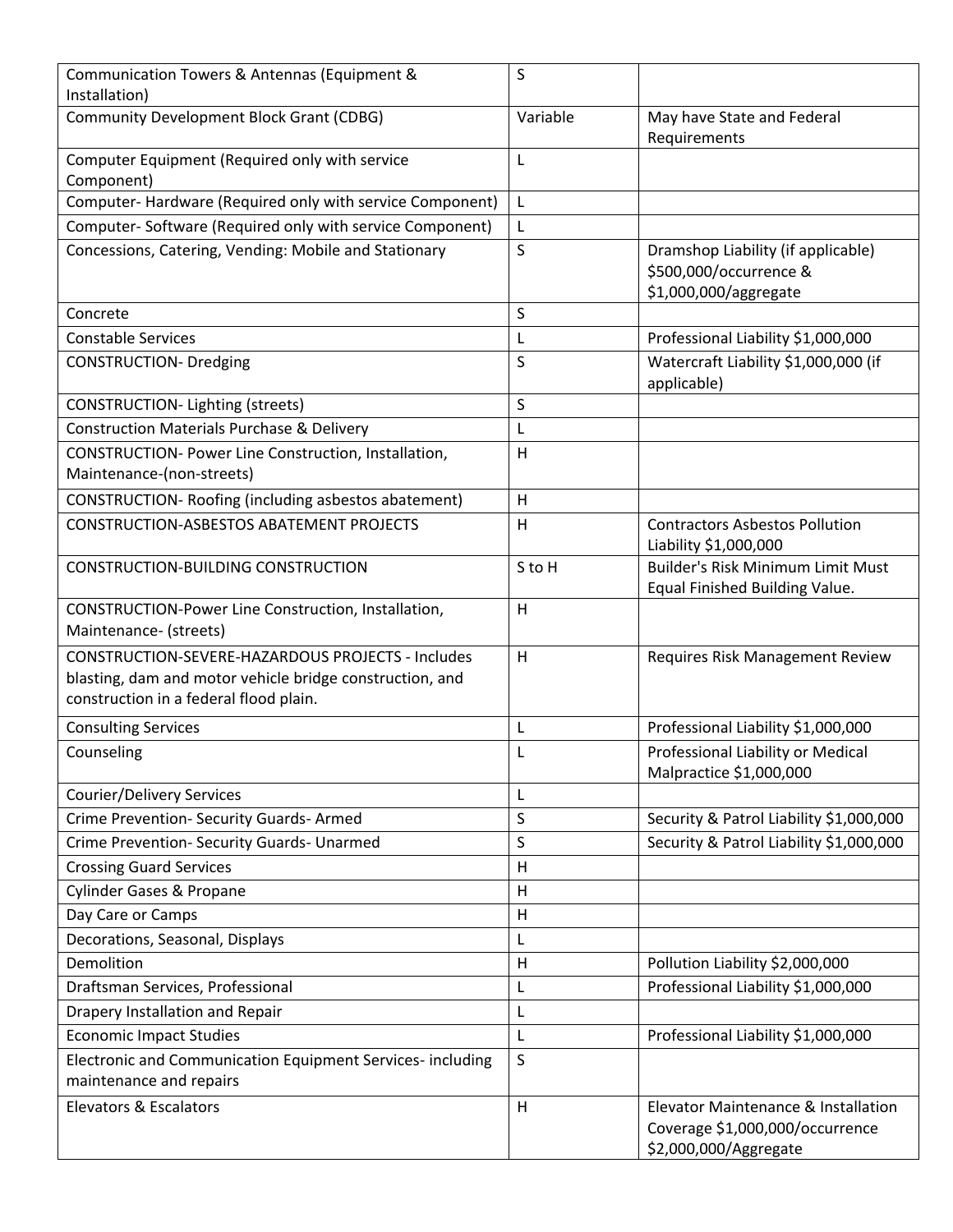| <b>Emergency Medical and Ambulance</b>                | H           | Medical Malpractice \$2,000,000                                                                        |
|-------------------------------------------------------|-------------|--------------------------------------------------------------------------------------------------------|
| <b>Emergency Shelter Grant (ESG)</b>                  | Variable    | May have State and Federal                                                                             |
|                                                       |             | Requirements                                                                                           |
| <b>Employment Agency and Search Firm Services</b>     | L           | Professional Liability \$1,000,000 for<br><b>Staffing/Credentialing Procedure</b>                      |
| <b>Employment Practices</b>                           | L           | Professional Liability \$1,000,000                                                                     |
| <b>Environmental Assessment</b>                       | S           | Professional Liability \$1,000,00                                                                      |
| <b>Environmental Remediation</b>                      | H           | Professional Liability \$2,000,000                                                                     |
|                                                       |             | Professional Liability \$1,000,000                                                                     |
| Ergonomics                                            | L           |                                                                                                        |
| <b>Event Management</b>                               | S           | If Appropriate - Dramshop Liability (if<br>applicable) \$500,000/occurrence &<br>\$1,000,000/aggregate |
| Fair Sponsorship                                      | L           |                                                                                                        |
| Fair Sponsorship- Money only                          | <b>NR</b>   |                                                                                                        |
| <b>Feasibility Studies</b>                            | L           | Professional Liability \$1,000,000                                                                     |
| <b>Financial Consulting</b>                           | L           | Professional Liability \$1,000,000                                                                     |
| Fire Protection- Installation, Service, & Maintenance | H           | Professional Liability \$1,000,000 for                                                                 |
|                                                       |             | system design                                                                                          |
| <b>Fireworks Display and Carnival Services</b>        | H           |                                                                                                        |
| Fleet Management Maintenance Serv.                    | $\sf S$     | Garage Keepers Liability \$1,000,000                                                                   |
| Flooring to Include Refinishing and Sealing           | $\sf S$     |                                                                                                        |
| <b>Food Purchases and Delivery</b>                    | L           |                                                                                                        |
| <b>Food Services Preparation and Delivery</b>         | S           |                                                                                                        |
| Fuel Service Equipment Service & Maintenance          | $\sf S$     |                                                                                                        |
| Garbage/Trash - Containers, Cans, Receptacles         | L           |                                                                                                        |
| Garbage/Trash Removal and Disposal                    | S           | Pollution Liability \$2,000,000                                                                        |
| <b>Graphic Arts Services (Not Printing)</b>           | $\mathsf C$ |                                                                                                        |
| <b>Hazardous Material Services</b>                    | Н           | Pollution Liability \$5,000,000 with an                                                                |
|                                                       |             | MCS90 auto liability endorsement.                                                                      |
| Heating, Air Conditioning, and Ventilation Services   | $\sf S$     |                                                                                                        |
| Heavy Mobile Equipment Purchase                       | $\sf S$     |                                                                                                        |
| HOME-Investment Partnership Program                   | Variable    | May have State and Federal<br>Requirements                                                             |
| Hose - Hydraulic, Rubber, Industrial                  | L           |                                                                                                        |
| Hydraulic System Repair/Rebuild                       | L           |                                                                                                        |
| <b>Industrial Supplies</b>                            | L           |                                                                                                        |
| Inspecting, Structural                                | L           | Professional Liability \$1,000,000                                                                     |
| Insurance - Brokerage Services                        | $\sf S$     | Professional Liability \$1,000,000                                                                     |
| <b>Interior Design/Decorator Services</b>             | $\mathsf C$ |                                                                                                        |
| <b>Interpreter Services</b>                           | L           |                                                                                                        |
| Irrigation Systems- Design, Install, Maintain         | $\sf S$     |                                                                                                        |
| Janitorial/Custodial Equipment & Supplies             | L           |                                                                                                        |
| Janitorial/Custodial Services                         | S           | Crime Policy \$1,000,000                                                                               |
| Laboratory Equipment                                  | L           |                                                                                                        |
| Laboratory Services                                   | L           | Professional Liability \$2,000,000                                                                     |
| <b>Land Surveying</b>                                 | L           | Professional Liability \$1,000,000                                                                     |
| Laser Shows                                           | S           |                                                                                                        |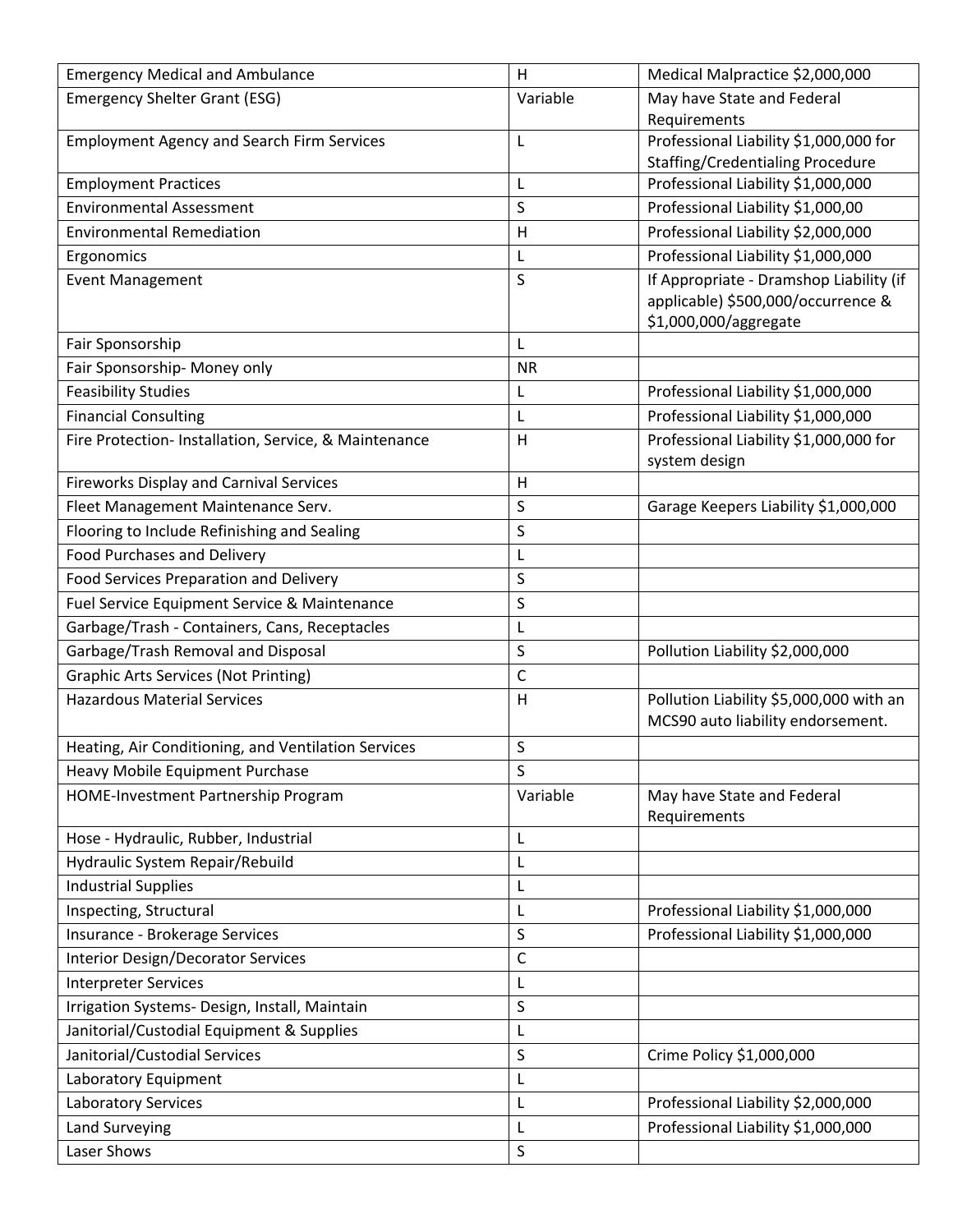| Laundry & Uniform Cleaning                                 | L         |                                                                        |
|------------------------------------------------------------|-----------|------------------------------------------------------------------------|
| Lawn/Ground Maintenance Equipment/Services                 | L         |                                                                        |
| Leak Detection Services: Gas, Water, Chemical              | L         |                                                                        |
| Leasing - Buildings                                        | S         | Requires Risk Management Review                                        |
| Leasing - Land                                             | S         | Requires Risk Management Review                                        |
| Legal                                                      | L         | Professional Liability \$1,000,000                                     |
| LMCRS - CSS1                                               | S         |                                                                        |
| Loans to Others                                            | C         |                                                                        |
| <b>Locksmith Services</b>                                  | L         |                                                                        |
| Mail & Package Delivery                                    | L         |                                                                        |
| Marketing                                                  | L         | Professional Liability \$1,000,000 &<br>Advertising Injury \$1,000,000 |
| Medical & First Aid Supplies                               | L         |                                                                        |
| Medical & Healthcare Services                              | S         | Professional Liability \$2,000,000                                     |
| <b>Medical-Veterinary Services</b>                         | S         | Professional Liability \$1,000,000                                     |
| Metal Fabrication, Shearing, Machining                     | S         |                                                                        |
| <b>Moving Services</b>                                     | S         |                                                                        |
| Munitions Including Less Lethal                            | H         |                                                                        |
| Non-Bid Products and Services valued under \$5,000         | <b>NR</b> |                                                                        |
| <b>Occupational Medicine-Testing &amp; Services</b>        | S         | Professional Liability \$1,000,000                                     |
| Office Equipment                                           | L         |                                                                        |
| Office Plants, Purchase, Delivery, Care                    | L         | Crime Policy \$500,000                                                 |
| Oil - Hydraulic, Analysis/Service, Pickup/Disposal         | S         | Pollution Liability \$2,000,000                                        |
| Parking Meter and Garage Management and Meter Collection   | S         | Crime Policy \$500,000                                                 |
| Parking Services: Operation, Admission, Supervision        | S         | Crime Policy \$500,000                                                 |
| Paving & Repair of Parking Lots or Sidewalks or Paved ways | S         |                                                                        |
| Paving Materials Purchase & Delivery                       | L         |                                                                        |
| <b>Performing Arts</b>                                     | S         |                                                                        |
| Pest Control (Buildings)                                   | S         | Pollution Liability \$1,000,000                                        |
| Pest Control (Other Than Buildings)                        | S         | Pollution Liability \$1,000,000                                        |
| <b>Petroleum and Fuel Tanks</b>                            | H         | Pollution Liability \$2,000,000                                        |
| Petroleum and Fuel Tanks - Filling Services                | Η         | Pollution Liability \$2,000,000                                        |
| Photographic Equipment/Supplies, Film Processing           | L         |                                                                        |
| Photography (Not Including Aerial Photography)             | C         |                                                                        |
| Pipe Purchasing - with Delivery                            | L         |                                                                        |
| Planning, Urban                                            | L         | Professional Liability \$1,000,000                                     |
| Playground Equipment, design, install                      | Н         | Professional Liability \$1,000,000                                     |
| Plumbing                                                   | S         |                                                                        |
| Police Equipment and Supplies Non-Munitions                | C         |                                                                        |
| Pollution Control- Inspecting, General                     | Н         | Professional Liability \$1,000,000                                     |
| Printing or Binding                                        | L         |                                                                        |
| Printing Services: Blue Prints, Blue Line, Large           | L         |                                                                        |
| <b>Property Management Services</b>                        | S         | Crime Policy \$500,000                                                 |
| Records Management and Disposal                            | S         |                                                                        |
| Recycling Services, (Including Collection)                 | S         |                                                                        |
| Rentals - Event & Equipment                                | S         |                                                                        |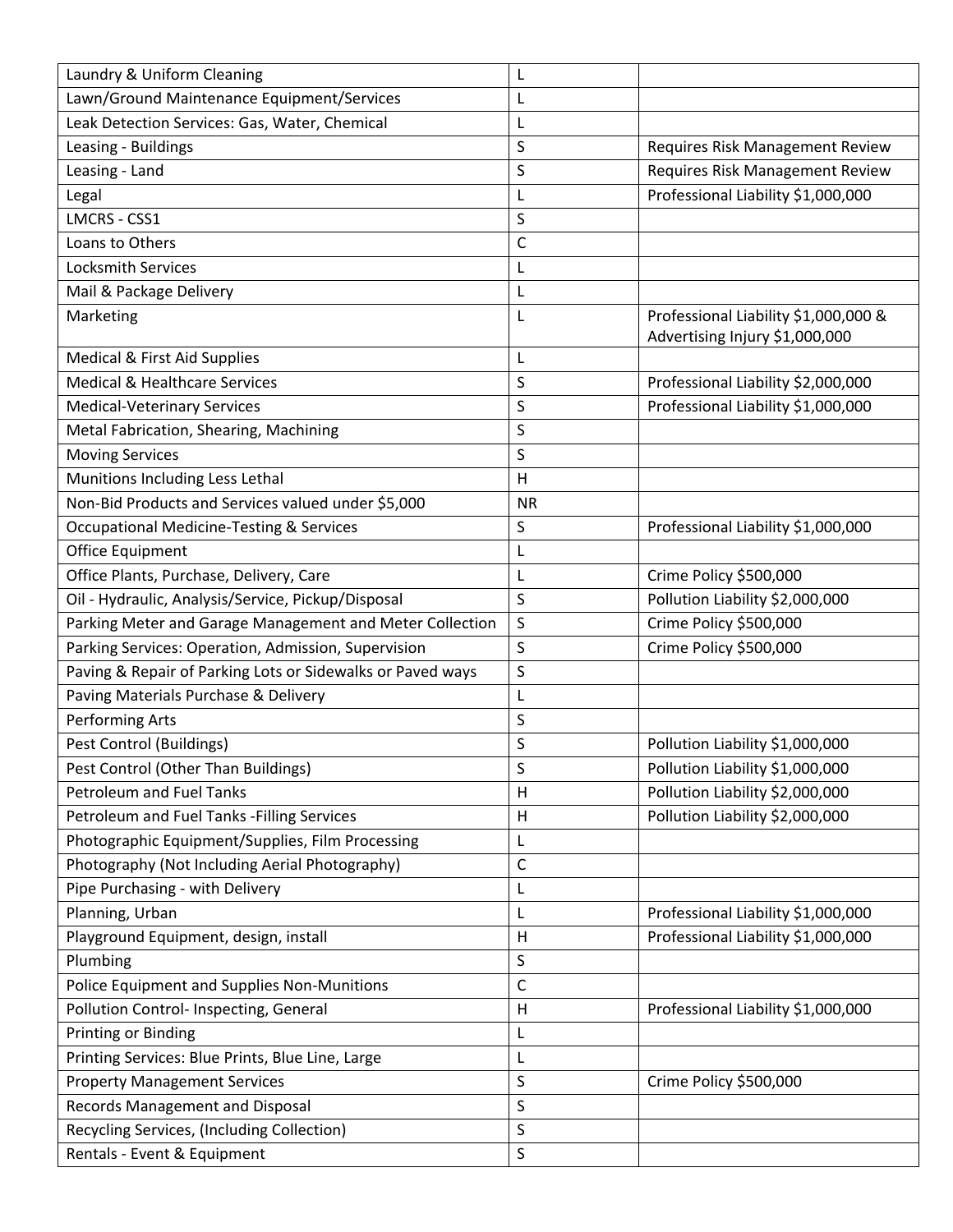| Restoration/Reclamation Services of Land                                  | S            | Pollution Liability \$1,000,000                                                       |
|---------------------------------------------------------------------------|--------------|---------------------------------------------------------------------------------------|
| Safety Engineering and Accident Studies                                   | C            | Professional Liability \$1,000,000                                                    |
| Safety Equipment & Supplies                                               | C            |                                                                                       |
| <b>Security Systems</b>                                                   | S            |                                                                                       |
| Septic Tank Services                                                      | S            | Pollution Liability \$1,000,000                                                       |
| Service awards                                                            | C            |                                                                                       |
| Sewage Collection, Treatment, and Disposal; Solid Wastes;                 | Н            | Pollution Liability \$2,000,000                                                       |
| Shelters, Carports, Portable Buildings- Installation                      | S            |                                                                                       |
| <b>Site Assessment and Ancient Studies</b>                                | L            | Professional Liability \$1,000,000                                                    |
| Social Services Block Grant (SSBG)                                        | Variable     | May have State and Federal<br>Requirements                                            |
| Speakers/Entertainers/Trainers                                            | L            |                                                                                       |
| Steam Boilers, Steam Heating, and Power Plant Items                       | S            |                                                                                       |
| Steel & Metal Products (Not construction Related)                         | C            |                                                                                       |
| <b>Storage Space Services (Not Building Lease)</b>                        | C            |                                                                                       |
| Storm Drain Cleaning, Repair, and Sludge Removal Services                 | S            |                                                                                       |
| Street - Sweeping, Snow Removal                                           | S            | Auto Liability \$2,000,000                                                            |
| <b>Street Lighting</b>                                                    | S            |                                                                                       |
| Tank Removal, Disposable, and Related Services                            | S            | Pollution Liability \$1,000,000                                                       |
| Telephone Services & Telecommunication Services                           | L            |                                                                                       |
| <b>Temporary Employment</b>                                               | S            |                                                                                       |
| Testing and Monitoring Services, Air, Gas and Water                       | S            | Professional Liability \$1,000,000                                                    |
| Testing and Training Apparatus, Instruments, Machines                     | S            |                                                                                       |
| Tinting and Coating Services, Glass (Automobile and Buildings)            | S            | Garage Keepers Liability \$1,000,000                                                  |
| Topsoil, Sand, Gravel                                                     | S            |                                                                                       |
| <b>Towing Services</b>                                                    | S            | Garage Liability with Garage Keepers<br>Liability \$1,000,000/\$2,000,000             |
| Traffic Barricade & Warning Sign rental                                   | L            | Auto Liability at High if placing<br>barricades                                       |
| <b>Traffic Control Equipment and Accessories</b>                          | S            |                                                                                       |
| <b>Training</b>                                                           | L            |                                                                                       |
| <b>Transcription Services: Legal and Medical</b>                          | C            | Professional Liability \$1,000,000                                                    |
| <b>Transit Management and Operational Services</b>                        | S            |                                                                                       |
| <b>Translation Services</b>                                               | C            |                                                                                       |
| Transportation                                                            | S            |                                                                                       |
| Uniform & Clothing                                                        | L            |                                                                                       |
| Utility Locator Service (Underground)                                     | S            |                                                                                       |
| Valves                                                                    | L            |                                                                                       |
| Vehicle - Cars, Trucks, Buses, Trailers/Motorcycles, etc. (Not            | C            | County listed as additional insured on                                                |
| Purchased through State Cooperative Contracts)                            |              | auto insurance policy.                                                                |
| Vehicle (Automotive) Parts & Supplies (filters, oil, paint,<br>batteries) | S            | Pollution Liability \$1,000,000                                                       |
| Vendors- All other Entertainment                                          | S            |                                                                                       |
| Vendors- Amusement Park Ride Equipment                                    | $\mathsf{H}$ |                                                                                       |
| Vendors- Food & Drinks                                                    | S            | Dramshop Liability (if applicable)<br>\$500,000/occurrence &<br>\$1,000,000/aggregate |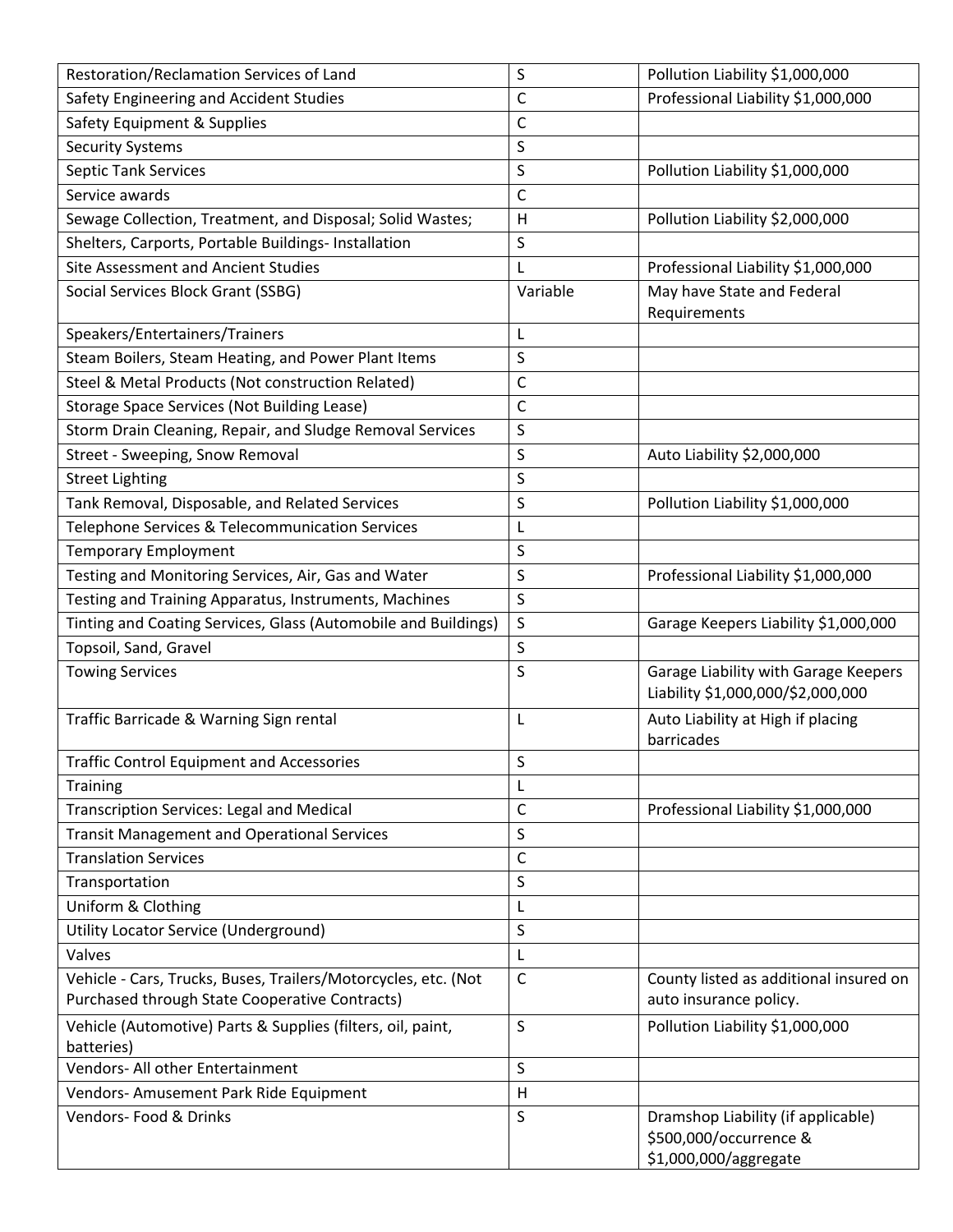| Vendors-Music                                                         | S |                                                                                                                                                        |
|-----------------------------------------------------------------------|---|--------------------------------------------------------------------------------------------------------------------------------------------------------|
| Video Production                                                      | S |                                                                                                                                                        |
| Wall and Ceiling Repair and Replacement                               | S |                                                                                                                                                        |
| Water and Sewer Equipment                                             | S |                                                                                                                                                        |
| <b>Water Purification/Softening Services</b>                          | S |                                                                                                                                                        |
| <b>Waterproofing Systems &amp; Repairs</b>                            | S |                                                                                                                                                        |
| <b>Waterworks Supplies</b>                                            | L |                                                                                                                                                        |
| Weather and Waterproofing                                             | S |                                                                                                                                                        |
| Weed and Vegetation Control                                           | H | Pollution Liability \$2,000,000 per<br>occurrence or a Pesticide or<br>Herbicide Applicator Coverage<br>Endorsement for \$2,000,000 per<br>occurrence. |
| Window and Door, Maintenance, Repair, Install                         | S |                                                                                                                                                        |
| <b>Window Washing Services</b>                                        | S |                                                                                                                                                        |
| Wiring and Other Electrical Services                                  | S |                                                                                                                                                        |
| Arborist                                                              | S |                                                                                                                                                        |
| ZAP-Tier 1 Contracts-Large Organization with Budget over<br>\$300,000 | S |                                                                                                                                                        |
| ZAP-Tier 2 Contracts                                                  | C |                                                                                                                                                        |
| Zoning, Land Use Studies                                              | L | Professional Liability \$1,000,000                                                                                                                     |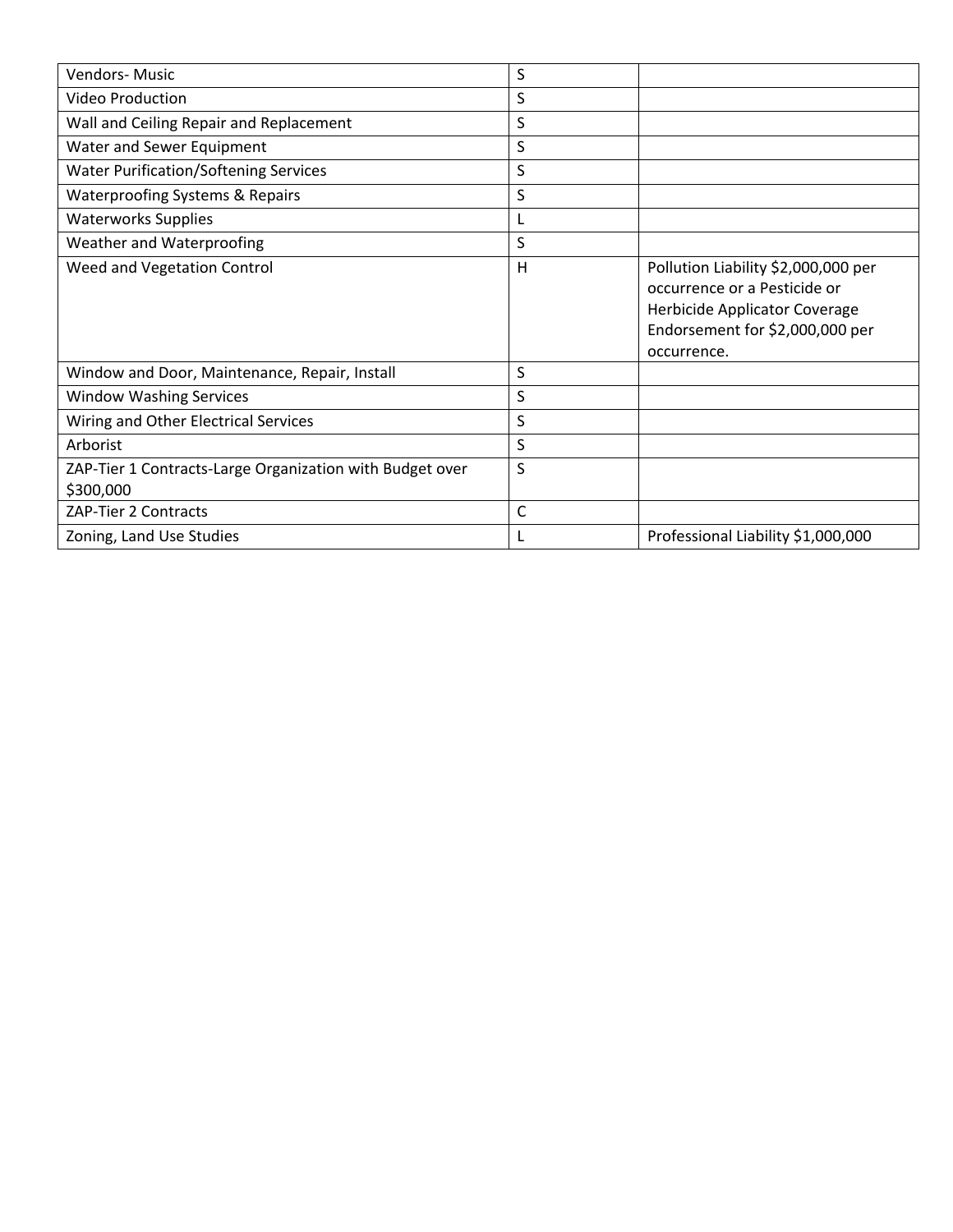# **Special Coverages**

**The following insurance coverages may need to be added to your contract based on the "Special Coverages" requirements in the IRM or due to the unique circumstances of your agreement. If you** 

**have questions about when or how to use these coverages, please contact your agency attorney.**

### SECURITY AND PATROL LIABILITY

Security and Patrol Liability insurance which specifically covers security guards, armed and unarmed, in the minimum amount of \$1,000,000 with the County as an additional insured. (WRITER: If Security and Patrol Liability is used do not use Commercial Liability)

### PRODUCT LIABILITY

Product Liability insurance in the minimum amount of \$1,000,000 per occurrence with a \$2,000,000 general aggregate and the County as an additional insured. (WRITER, use this when full Commercial Liability coverage is not needed but Product Liability coverage is still called for).

### GARAGE LIABILITY

Garage Liability insurance with the County as an additional insured, in the minimum amount of \$1,000,000 per occurrence with a \$2,000,000 aggregate.

## GARAGE LIABILITY WITH GARAGE KEEPERS

#### WITHOUT towing

Garage Liability insurance with the County as an additional insured, in the minimum amount of \$1,000,000 per occurrence with a \$2,000,000 aggregate. The Garage Liability policy shall be endorsed to include garage keeper's insurance in the minimum amount of \$1,000,000 per occurrence with a \$2,000,000 aggregate.

 $-$ OR $-$ 

## WITH towing:

Garage Liability insurance with the County as an additional insured, in the minimum amount of \$1,000,000 per occurrence with a \$2,000,000 aggregate. The Garage Liability policy shall be endorsed to include garage keeper's insurance in the minimum amount of \$1,000,000 per occurrence with a \$2,000,000 aggregate and a sub limit of not less than \$225,000 per occurrence for vehicles being towed, and \$100,000 per occurrence for vehicles being towed by trailer.

Note: The County should not be an additional insured under the Garage Keepers Endorsement.

# DRAM SHOP LIABILITY and/or Liquor Liability

Dram Shop Liability and/or Liquor Liability insurance providing coverage for any and all liability pursuant to the distribution and use of alcohol on the subject property, in the minimum amount of \$1,000,000 general aggregate and \$1,000,000 per occurrence with the County as an additional insured.

#### BANKERS PROFESSIONAL LIABILITY

Bankers Professional Liability insurance in the minimum amount of \$5,000,000 per occurrence.

# CHILD CARE/DAY CARE SERVICES

Commercial general liability insurance, on an occurrence form, with the County as an additional insured, in the minimum amount of \$1,000,000 per occurrence with a \$2,000,000 general policy aggregate. The policy shall be endorsed to include Abuse and Molestation coverage, food preparation/food borne illness coverage, liability for dispensing medications, and premises medical coverage. The policy shall protect the County, the Contractor, and any subcontractor from claims for damages for personal injury, including accidental death, and from claims for property damage that may arise from the Contractor's operations under this Agreement, whether performed by the Contractor itself, any subcontractor, or anyone directly or indirectly employed or engaged by either of them. Such insurance shall provide coverage for premises operations but shall not be limited to acts on the child care premises. The policy shall be primary and not contributing to any other policy or coverage available to the County whether such coverage be primary, contributing or excess.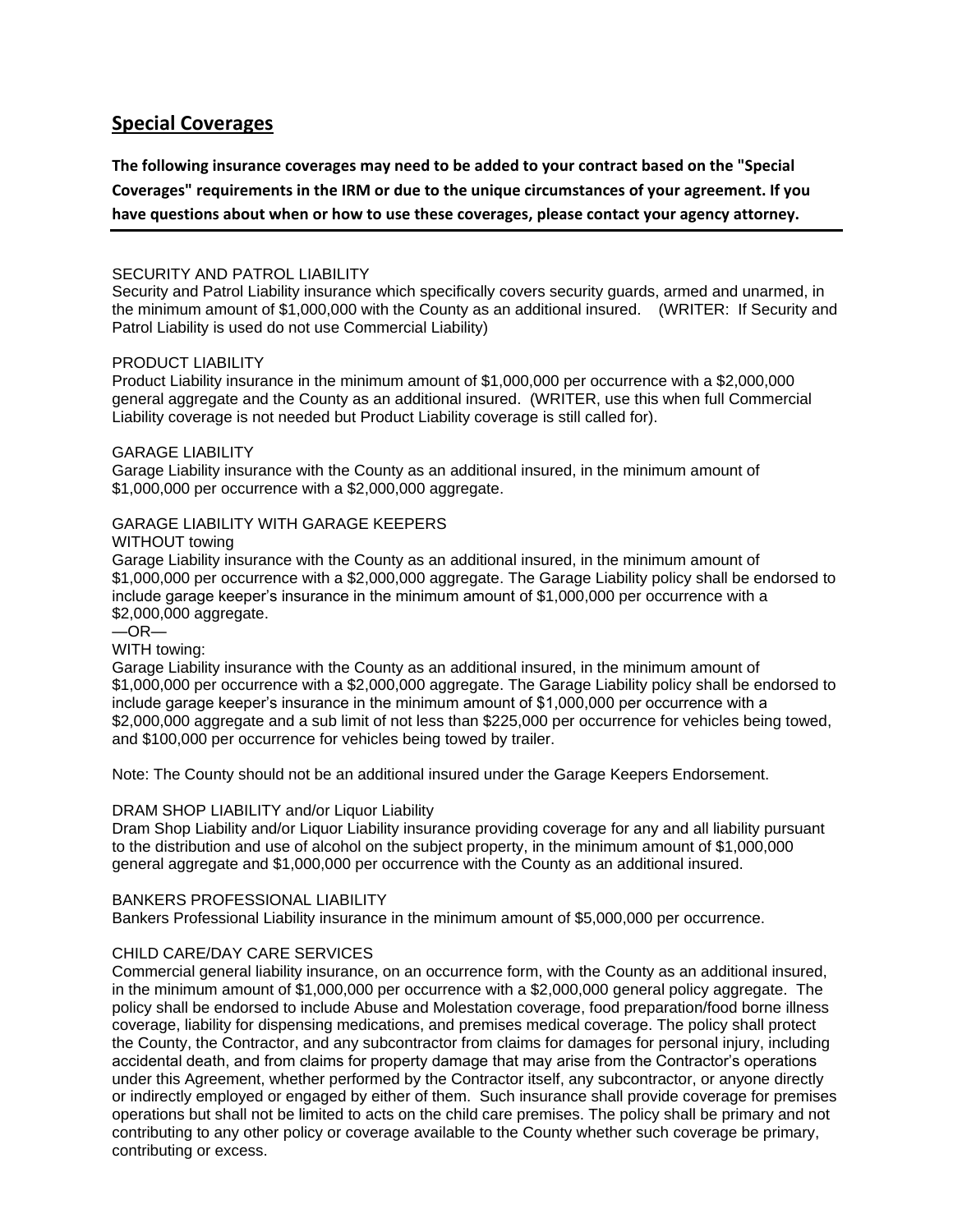# FINANCIAL INSTITUTION BLANKET BOND

Financial Institution Blanket Bond with a single limit in the minimum amount of \$5,000,000 per occurrence.

## COMMERCIAL BLANKET BOND OR POLICY

Commercial Blanket Bond or policy with a dishonesty sub-limit in the minimum amount of \$100,000.

### OWNERS & CONTRACTORS PROTECTIVE

Owners and Contractors Protective Liability insurance with the County as a named insured, in the minimum amount of \$1,000,000 per occurrence with a \$2,000,000 aggregate.

#### COMMERCIAL CRIME POLICY OR BOND – JANITORIAL CONTRACTS

Commercial crime policy or dishonesty bond with a "third party" or "client coverage" endorsement listing the County as "loss payee" in the minimum amount of \$ \_\_\_\_\_\_\_\_\_\_\_\_\_\_\_\_\_\_\_\_\_\_\_\_\_\_ (WRITER: PLEASE ASSESS THE RISK AND COMPLETE THIS SECTION: [\$50,000 for lower risk buildings and \$100,000 for higher risk buildings.])

WRITER: As a back up, if the insurance carrier is not willing or able to list the County as the "loss payee" it should be required to specifically add Salt Lake County as a "client" in the definitions section of the policy. The insurance carrier should then provide the County with a copy of the definitions section.

### ELEVATOR/MAINTENANCE & INSTALLATION

Owners and Contractors Protective Liability insurance with the County as a named insured, in the minimum amount of \$1,000,000 per occurrence with a \$2,000,000 aggregate.

### FIREWORKS ENDORSEMENT THROUGH COMMERCIAL LIABILITY

Fireworks Endorsement insurance, through Commercial Liability, with the County as an additional insured. The policy shall protect the County, Contractor, and any subcontractor from claims for damages for personal injury, including accidental death, and from claims for property damage that may arise from Contractor's operations under this Agreement, whether performed by Contractor itself, any subcontractor, or anyone directly or indirectly employed by either of them. Such insurance shall provide coverage for premises operations, acts of independent contractors, and completed operations.

#### BUILDERS RISK INSURANCE

During the term of this contract (from commencement of the contractor's work through final completion and Salt Lake County's acceptance), Contractor shall obtain and maintain in full force, at its own expense, "all risk" builder's risk insurance (also referred to as an Installation Floater) including coverage for collapse, \*earthquake and flood coverage with the County named as a co-insured. The policy(s) will insure buildings, structures, machinery, equipment, fixtures, supplies/materials and equipment to be used for completion of the work performed under this contract. No theft limitations should apply. Minimum on-site limits will be no less than 100% of the contractor's contract price. Minimum off-site / transit limits will in no event be less than 10% of the on-site limit. \*Optional based on project

#### AIRCRAFT LIABILITY INSURANCE

Any Contractor using owned, hired or non-owned aircraft for County contracts shall obtain and keep in effect during the term of the contract, at Contractor's expense, Aircraft Liability Insurance. Limits of liability shall be no less than \$\_\_\_\_\_\_\_\_(i.e. \$5mil) combined single limit bodily injury and property damage per occurrence and \$1,000,000 per seat passenger liability (if applicable). The policy shall name Salt Lake County as an additional insured.

#### OR

Contractor at its expense shall obtain and keep in effect during the term of the contract Aircraft Liability Insurance. The Aircraft Liability policy shall have a per occurrence limit of liability of no less than \$5,000,000 combined single limit for bodily injury and property damage. The policy shall name Salt Lake County as an additional insured.

#### SPECIAL EVENT INSURANCE – COUNTY CONTRACTING WITH AN EVENT ORGANIZER COMMERCIAL GENERAL LIABILITY

Commercial general liability insurance with the County as an additional insured, in the minimum amount of \$1,000,000 per occurrence with a \$2,000,000 general aggregate. The policy shall protect the County, you, and anyone directly or indirectly employed by any such person. Such insurance shall provide